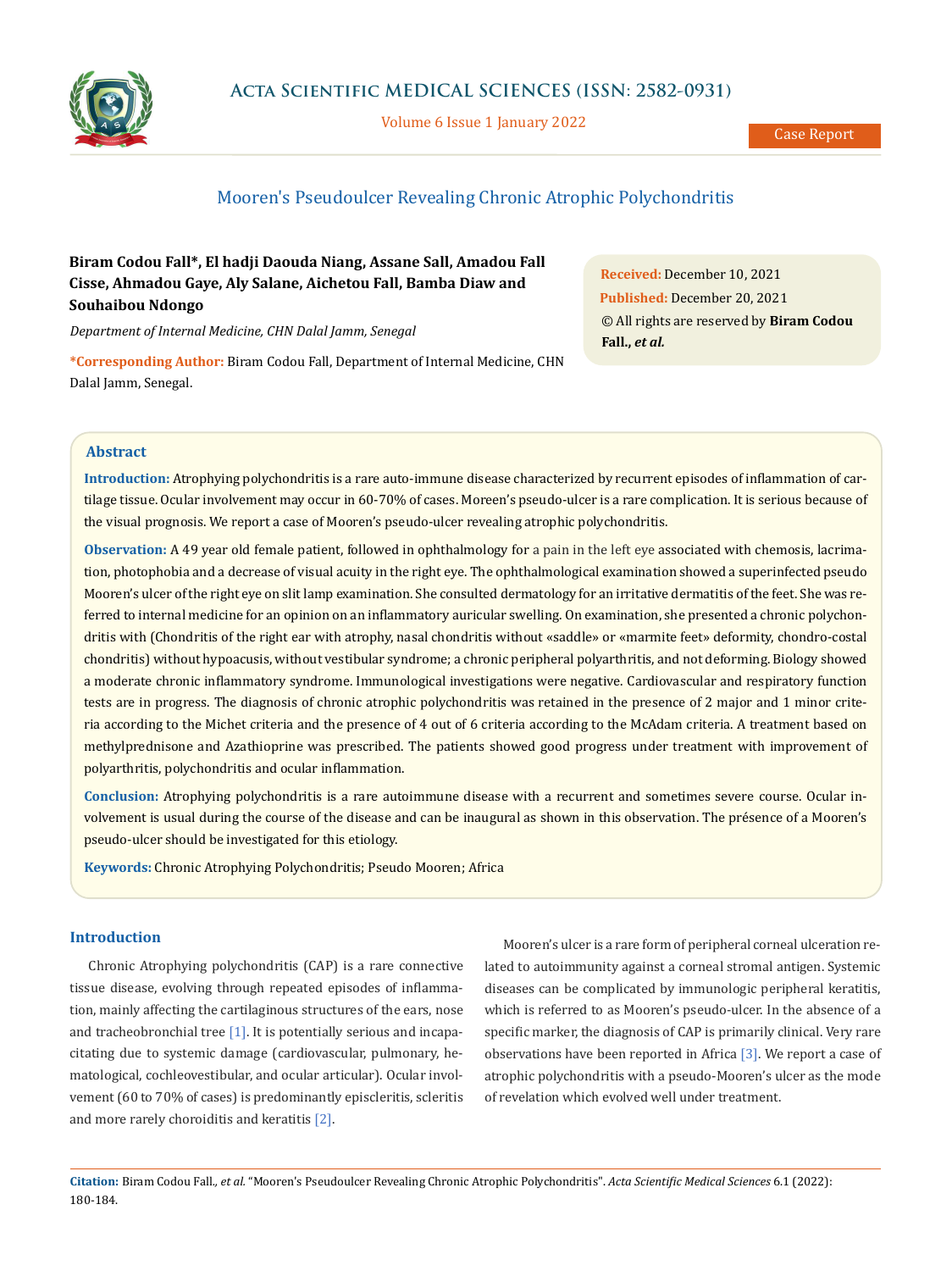### **Case Présentation**

A 49 year old female patient, followed in ophthalmology for a pain in the left eye associated with chemosis, lacrimation, photophobia and a decrease in visual acuity in the right eye. The ophthalmological examination showed a right episcleritis. At the corneal level, a fluorescein-positive deepening ulcer with infiltration of the corneal stroma was found by slit lamp, suggestive of a superinfected Mooren's ulcer of the right eye (Figure 1). Local corticosteroid therapy was initiated by her ophthalmologist after management of the superinfection. She consulted dermatology for an irritative dermatitis on her feet. She was referred to internal medicine for an opinion on an inflammatory right auricular swelling (Figure 2). On examination, she presented with chronic polychondritis with right auricular chondritis with atrophy without hypoacusis or vestibular syndrome, nasal chondritis without «saddle» or «marmite foot» deformity; chronic peripheral polyarthritis (shoulders, elbows and knees) without deformity Biology showed a moderate chronic inflammatory syndrome. Immunological investigations were negative. Cardiovascular and respiratory function tests were normal. The diagnosis of chronic atrophic polychondritis was retained in the presence of 2 major and 1 minor criterion according to the criteria of Michet., *et al*. and the presence of 4 out of 6 criteria according to the criteria of Mc Adam., *et al*. A treatment based on prednisone at 1 mg/kg/d with progressive decrease and Azathioprine 100 mg/d was prescribed. The patient progressed well under treatment, with improvement of the polyarthritis, polychondritis and ocular inflammation (Figure 3).



**Figure 1:** A peripheral whitish inflammatory infiltrate without a healthy corneal interval between the limbal vascular arch and this infiltrate in the right eye.



**Figure 2:** Right auricular inflammatory tumor



**Figure 3:** Good evolution of auricular chondritis after treatment

### **Discussion**

CAP was first described in 1923 by Jaksch-Wartenhorst as «polychondropathy»; the term «recurrent polychondritis» was introduced by Pearson., *et al*. in 1960, to emphasize the particular intermittent course observed in 12 patients [4].

Its prevalence has been estimated in the United States to be between 3.5 and 4.5 per million inhabitants, while in a recent Hungarian epidemiological study it was 20 per million [5]. The disease can occur at any age, but the average age of the first symptoms is around 40-45 years [1]. Very rare cases have been reported in Africa, reflecting a lack of awareness rather than our socioeconomic context [3].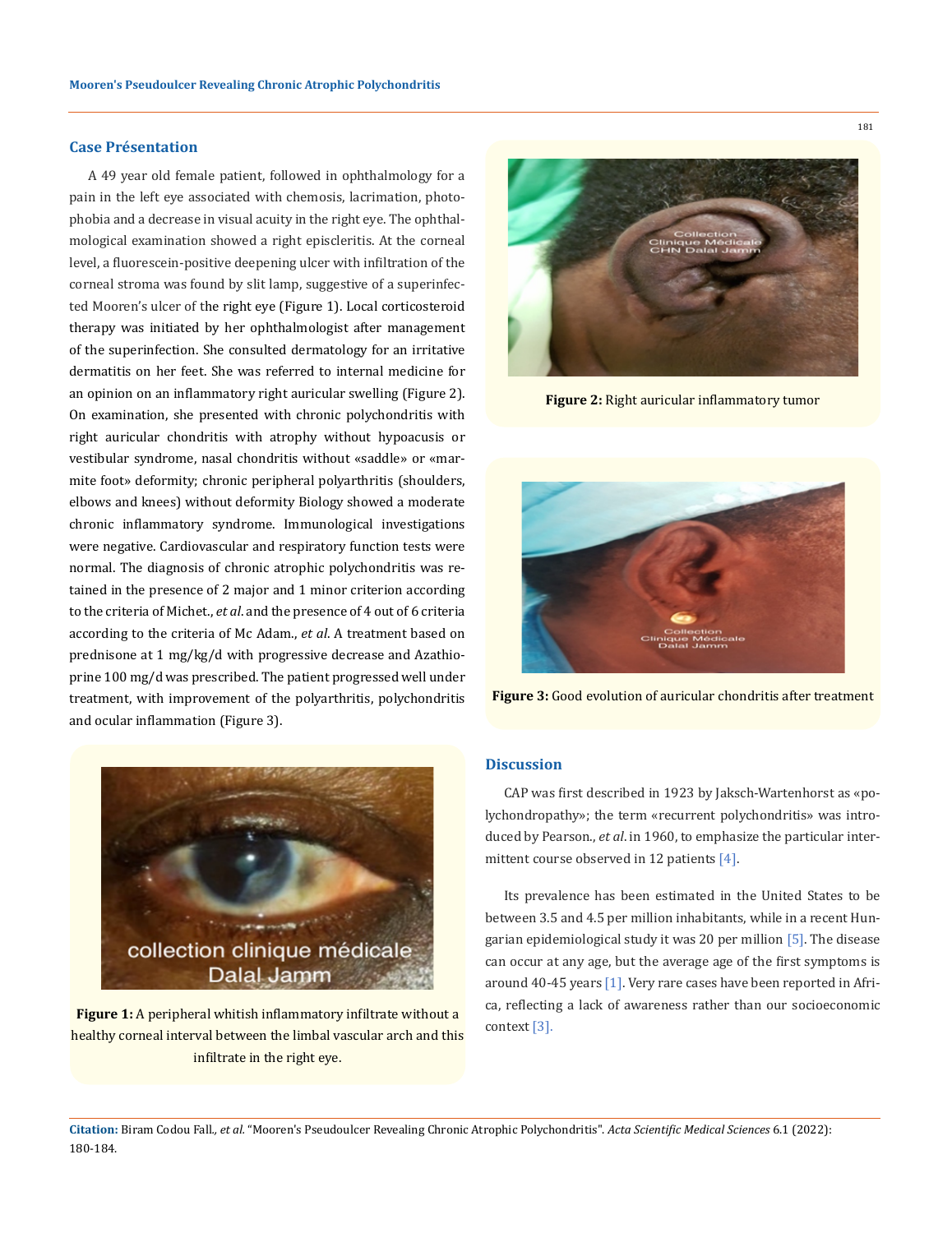Ocular involvement is rare and occurs in 60% of cases [2]. Episcleritis (39%) and scleritis (14%) are the most common manifestations, followed by cataract (11%), keratoconjunctivitis sicca (10%), and other possible conditions include iritis, retinopathy, keratitis, optic neuritis and corneal melting. Inflammation external to the globe may result in orbital pseudotumor and should be discussed as Wegener's granulomatosis with polyangiitis, a condition in which it is more common. In our patient, the ocular involvement was revealing of the disease. It presented as a right episcleritis with a Mooren's ulcer on the cornea. Wood and Kaufman [6] classified Mooren's ulcer into two groups: Type I was benign, usually unilateral with mild to moderate symptoms, occurring in older people (over 35 years of age) and generally responding well to medical and surgical treatment. In contrast, type II was more often bilateral, more painful with usually a poor response to therapy. It occurs in younger patients (under 35 years of age) and is known as malignant Mooren's ulcer. A Chinese series found that the mean age of the first ocular manifestation of Mooren's ulcer was 48.4 years and 79.5% of patients were over 35 years of age with a male predominance. Mooren's ulcer was predominantly an adult disease. Peripheral corneal ulcers in some autoimmune diseases may be similar in all respects to Mooren's ulcer and are referred to as Mooren's pseudo-ulcer [7].

Our case reports a unilateral Mooren's ulcer occurring from the age of 45 years. The female predominance of Mooren's pseudo-ulcer associated with CAP, as shown in the case reported by Ouédraogo., *et al.* [7], is explained by the clear female predominance of CAP.

Peripheral corneal ulcers in certain autoimmune diseases may be similar in every respect to Mooren's ulcer; this is referred to as Mooren's pseudo-ulcer [7].

Unilateral or more frequently bilateral atrial chondritis is the most common feature of CAP, which is seen in up to 90% of patients during the course of the disease, and is the inaugural symptom in 43% of cases [2]. After several episodes, cartilage atrophy may sometimes appear with a «cocker's ear» or «cauliflower» appearance [8]. Hypoacusis is observed in about 37% of CAP [2]. It is thought to be related to cochlear damage and the mechanism of this damage may be mixed: cases of vascular damage have been described but also autoimmune deafness with the presence of anti-labyrinth antibodies [8].

182

Conductive hearing loss is also possible with various mechanisms: stenosis of the external auditory canal, serous otitis possibly secondary to chondritis of the eustachian tube. A vestibular syndrome could be associated with cochlear damage or occur in isolation [9]. Nasal chondritis occurs in about 60% of patients and is characterized by a painful inflammation of the nasal cartilage septum, often accompanied by rhinitis or epistaxis, which evolves into nasal ensellurement in 17 to 29% of patients [2,9]. An auricular chondritis should rule out an infectious or traumatic cause, whereas a nasal ensellurement is primarily a cause for discussion of granulomatosis with polyangiitis, which may be associated with it, but also syphilis and leprosy. Laryngeal-tracheal-bronchial involvement is observed at presentation in only 10% of cases, but it eventually develops in half of the patients  $[10]$ . It should be evoked in front of a pain in front of the thyroid or tracheal cartilage; dysphonia, cough, dyspnea, stridor or weezing Repeated attacks can lead to severe laryngotracheomalacia, which is the main cause of mortality [11]. Arthritis is the second most common symptom of CAP and ultimately affects more than 70% of patients. Arthritis in pure recurrent polychondritis is intermittent, migratory, asymmetric, seronegative, and usually non-erosive [12]. Recurrent polychondritis is often described in the presence of other arthropathy-inducing diseases such as connective tissue diseases, rheumatoid arthritis and spondyloarthropathies [8]. Inflammatory spinal pain and para-articular manifestations (tendonitis, tenosynovitis) are common. However, all cartilaginous structures can be affected (sterno-costals, chondro-costals, symphysis pubis...).

Cardiovascular involvement is observed in 6 to 30% of cases, dominated by aortic insufficiency (10%) often secondary to dilatation of the ascending portion of the thoracic aorta [11]. In our patient, no cardiovascular manifestations were noted at the time of diagnosis.

Mucocutaneous manifestations are reported in 37% of cases and mainly concern forms associated with myelodysplasia [13]. The lesions are diverse and not very specific, predominantly oral aphthosis followed by erythema nodosum (15%), purpura, pustules and livedo. The MAGIC syndrome (mouth and genital ulcers with inflammed cartiages) is a form of overlap between CAP and Behcet's disease. In our patient an irritative dermatitis was found without myelodysplasia. Other involvement may be renal (22%) associated with a higher incidence of extrarenal vasculitis, arthri-

**Citation:** Biram Codou Fall*., et al.* "Mooren's Pseudoulcer Revealing Chronic Atrophic Polychondritis". *Acta Scientific Medical Sciences* 6.1 (2022): 180-184.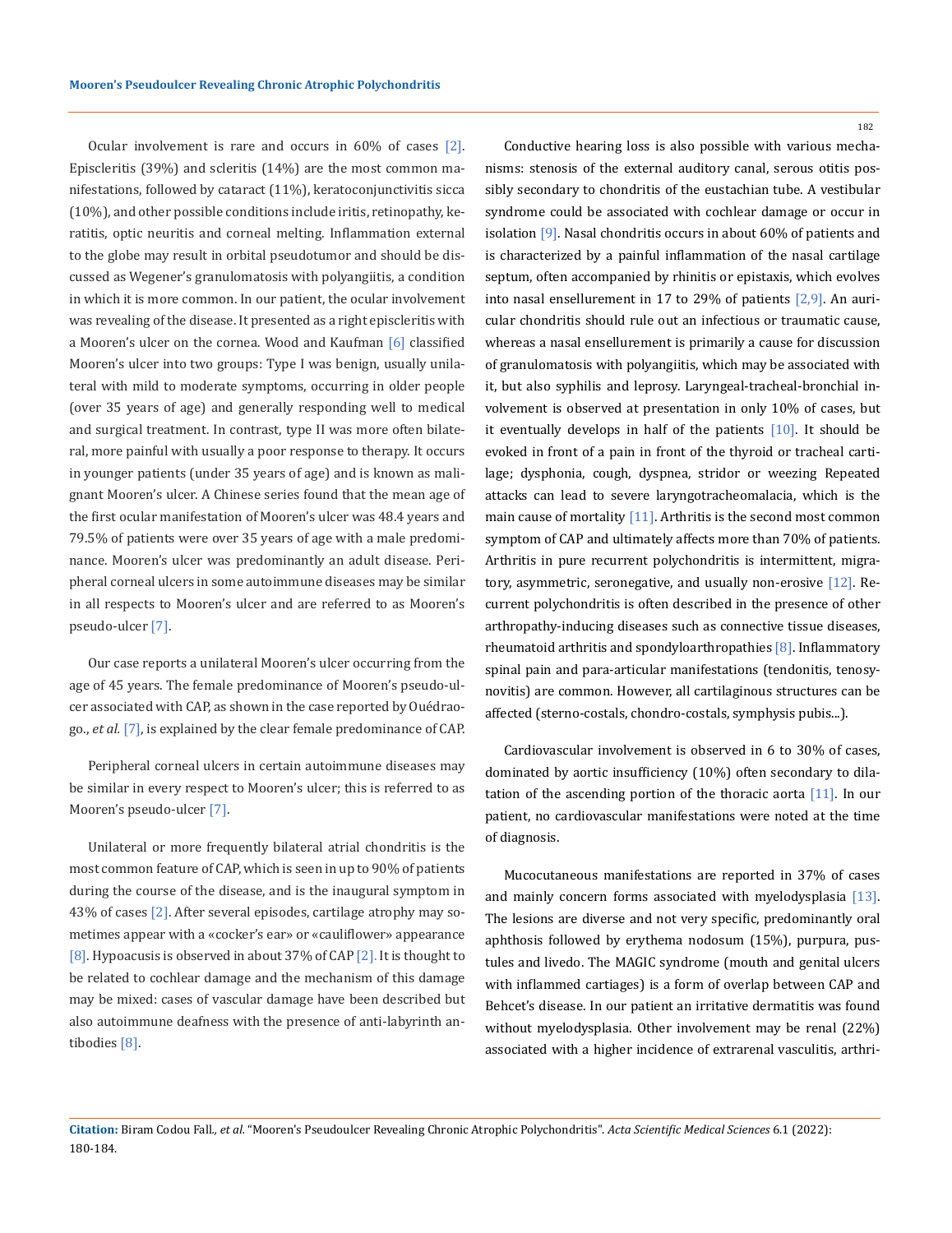tis and poorer survival; neurological (3%) with a higher frequency of cranial nerve involvement, but convulsions, headache, cerebral aneurysm and rhomboencephalitis have been described [2].

A biological inflammatory syndrome usually accompanies relapses, but its absence should not lead to a rejection of the diagnosis. However, to date, there is no validated biological marker specific to CAP. Our patient presented with a biological inflammatory syndrome indicating disease activity [9].

In the absence of a specific marker, the diagnosis of CAP is primarily clinical. The classification criteria for CAD of Michet., *et al.* [11] require: the presence of evidence of inflammation in at least two of the three ear cartilages, nasal cartilage or laryngotracheal cartilage, or evidence of inflammation in one cartilage plus two other signs, including ocular inflammation, vestibular dysfunction, seronegative arthritis or hearing loss. There are also the criteria of McAdam., *et al*. proposed in 1976 [11] and subsequently modified by Damian and Levine [14].

The prognosis of patients with CAP is variable and depends on organ involvement and response to treatment. In a recent series of 142 patients, the factors associated with decreased survival were: male gender, cardiac involvement, and the presence of one or more hemophilia [8].

In our patient, the prognosis seems good because the CAP is not deforming and there is no other visceral damage besides Mooren's pseudo-ulcer.

In the absence of prospective studies, the treatment of CAP is not codified and must be discussed on a case by case basis. In some minor forms with only episodic chondritis of the pinna, the use of nonsteroidal anti-inflammatory drugs, colchicine, or short corticosteroid therapy in flare-ups is sometimes sufficient  $[8]$ . Immunosuppressive drugs and surgical conjunctival resections find their indications in severe forms. Dapsone, initially described as a promising treatment, is less and less used. Immunosuppressants including cyclophosphamide, azathioprine, mycophenolate mofetil and methotrexate are used initially in severe respiratory or vascular forms or secondarily in cases of corticosteroid resistance or dependence [15]. The management of Mooren's pseudo-ulcer is based on local corticosteroid therapy in combination with systemic corticosteroid therapy if the response is not satisfactory or if the causative condition justifies it  $[16]$ . In our patient, we used a combination of local and oral corticosteroids and azathioprine as background treatment. The therapeutic response was satisfactory with regression of polychondritis and ocular involvement. The 10-year survival rate reported in a series from 1986 was 55%; whereas in 1998, another series revealed that 94% of patients were alive after 8 years, testifying to the major progress in management, which still remains problematic [15].

#### **Conclusion**

Atrophying polychondritis is a rare autoimmune disease with a recurrent and sometimes severe course. Ocular involvement is usual during the course of the disease and may be Inaugural as shown in this observation. The presence of a Mooren's ulcer should be investigated.

## **Bibliography**

- 1. Mathew SD., *et al*[. "Relapsing Polychondritis in the Department](https://pubmed.ncbi.nlm.nih.gov/22417894/)  [of Defense Population and Review of the Literature".](https://pubmed.ncbi.nlm.nih.gov/22417894/) *Seminars [in Arthritis and Rheumatism](https://pubmed.ncbi.nlm.nih.gov/22417894/)* 42.1 (2012): 70-83.
- 2. Lahmer T., *et al*[. "Relapsing polychondritis: An autoimmune](https://pubmed.ncbi.nlm.nih.gov/20215048/) [disease with many faces".](https://pubmed.ncbi.nlm.nih.gov/20215048/) *Autoimmune Review* 9.8 (2010): [540-546.](https://pubmed.ncbi.nlm.nih.gov/20215048/)
- 3. Gning SB., *et al*[. "Polychondrite atrophiante associée à un adé](https://www.em-consulte.com/article/7051)[nocarcinome rectal et une fibromatose musculoaponévro](https://www.em-consulte.com/article/7051)tique chez une Africaine". *[La Revue de Médecine Interne](https://www.em-consulte.com/article/7051)* 22.9 [\(2001\): 891-893.](https://www.em-consulte.com/article/7051)
- 4. Pearson CM., *et al*. "Relapsing Polychondritis". *The New England Journal of Medicine* 263.2 (1960): 51-58.
- 5. Horvath A., *et al*[. "A nationwide study of the epidemiology of](https://pubmed.ncbi.nlm.nih.gov/27418855/) [relapsing polychondritis".](https://pubmed.ncbi.nlm.nih.gov/27418855/) *Clinical Epidemiology* 8 (2016): [211-230.](https://pubmed.ncbi.nlm.nih.gov/27418855/)
- 6. [Wood TO and Kaufman HE. "Mooren's Ulcer".](https://pubmed.ncbi.nlm.nih.gov/5100476/) *American Journal of Ophthalmology* [71.1 \(1971\): 417-422.](https://pubmed.ncbi.nlm.nih.gov/5100476/)
- 7. Ouedraogo N., *et al*[. "Pseudo-ulcère de Mooren révélant une](https://www.researchgate.net/publication/325602821_Pseudo-ulcere_de_Mooren_revelant_une_polychondrite_atrophiante) polychondrite atrophiante". *[La Revue de Médecine Interne](https://www.researchgate.net/publication/325602821_Pseudo-ulcere_de_Mooren_revelant_une_polychondrite_atrophiante)* 39 [\(2018\): A224.](https://www.researchgate.net/publication/325602821_Pseudo-ulcere_de_Mooren_revelant_une_polychondrite_atrophiante)
- 8. Dion J., *et al*[. "Polychondrite atrophiante : actualités en 2017".](https://www.researchgate.net/publication/319610460_Polychondrite_atrophiante_actualites_en_2017) *[La Revue de Médecine Interne](https://www.researchgate.net/publication/319610460_Polychondrite_atrophiante_actualites_en_2017)* 39.6 (2018): 400-407.

183

**Citation:** Biram Codou Fall*., et al.* "Mooren's Pseudoulcer Revealing Chronic Atrophic Polychondritis". *Acta Scientific Medical Sciences* 6.1 (2022): 180-184.